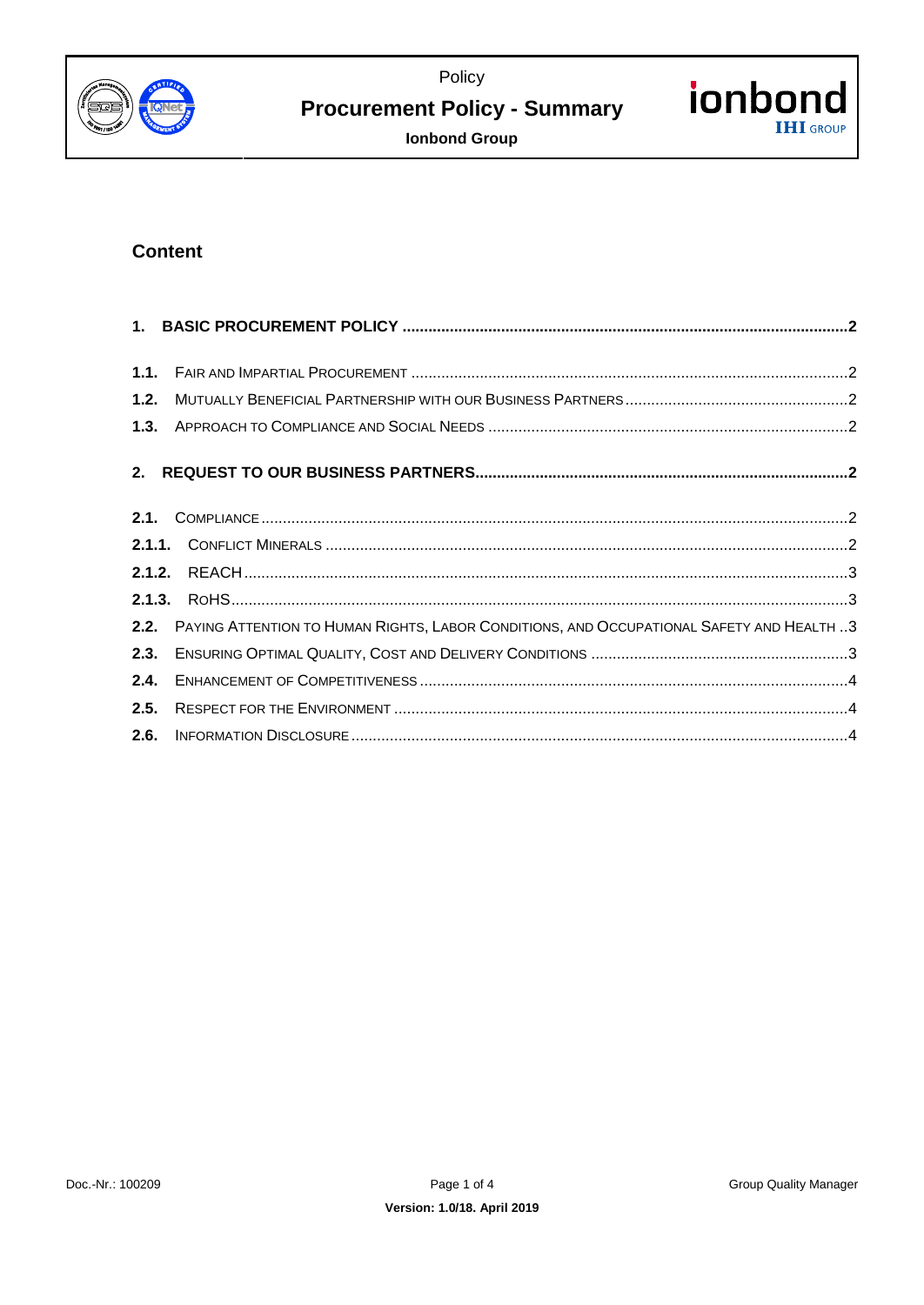



**Procurement Policy - Summary** 



**Ionbond Group** 

# <span id="page-1-0"></span>**1. Basic Procurement Policy**

Ionbond Group carries out procurement activities based on the guidelines set out in our Basic Code of Conduct.

Regional and local organization units have their own operational procurement departments, which follow the local applicable legislations, as well as the Ionbond Group policies and guidelines.

# <span id="page-1-1"></span>**1.1. Fair and Impartial Procurement**

We provide business opportunities in an open manner to business partners from around the world, and welcome working with creative and competitive business partners.

We also evaluate and select business partners in a comprehensive and fair manner

based on factors such as quality, price, delivery schedule, technology and financial conditions.

# <span id="page-1-2"></span>**1.2. Mutually Beneficial Partnership with our Business Partners**

We regard our business partners as value creators, and through seeking to realize optimal levels for quality, price and delivery, together with procurement reliability, we aim to establish relationships of trust with our business partners and bring about the mutual enhancement of competitiveness and prosperity with them.

# <span id="page-1-3"></span>**1.3. Approach to Compliance and Social Needs**

We comply with the related laws that govern our local and global businesses.

In addition, we promote procurement activities that prioritize factors such as the environment, human rights, labor conditions, occupational safety and health, and information management.

# <span id="page-1-4"></span>**2. Request to Our Business Partners**

The Ionbond Group works on the following values to promote our business activities.

We ask for the co-operation and understanding of our business partners with regard to the promotion of these values.

### <span id="page-1-5"></span>**2.1. Compliance**

We ask our business partners to comply with the related laws, regulations and social norms governing their local and global businesses through the fulfillment of the following actions.

- To ensure full compliance with the related laws and regulations (e.g. commercial codes, competition law, subcontractor regulations, foreign exchange laws, personal privacy laws, intellectual property laws and environmental laws) of the countries and/or regions in which they operate.
- To prohibit the inappropriate giving of favors (any illegal or non-contractual giving of favors or dealings with anti-social forces such as organized crime).
- <span id="page-1-7"></span>To prevent the inappropriate obtaining, using or disclosure of confidential information.

### <span id="page-1-6"></span>**2.1.1. Conflict Minerals<sup>i</sup>**

Ionbond Group policy is to avoid procuring raw materials, parts and products that contain Conflict Minerals. Based on this policy, Ionbond Group, is moving forward with initiatives to avoid becoming complicit in the human rights violations and environmental destruction that result from the armed groups profiting from trade in Conflict Materials. We will continue to tackle this issue together with our business partners.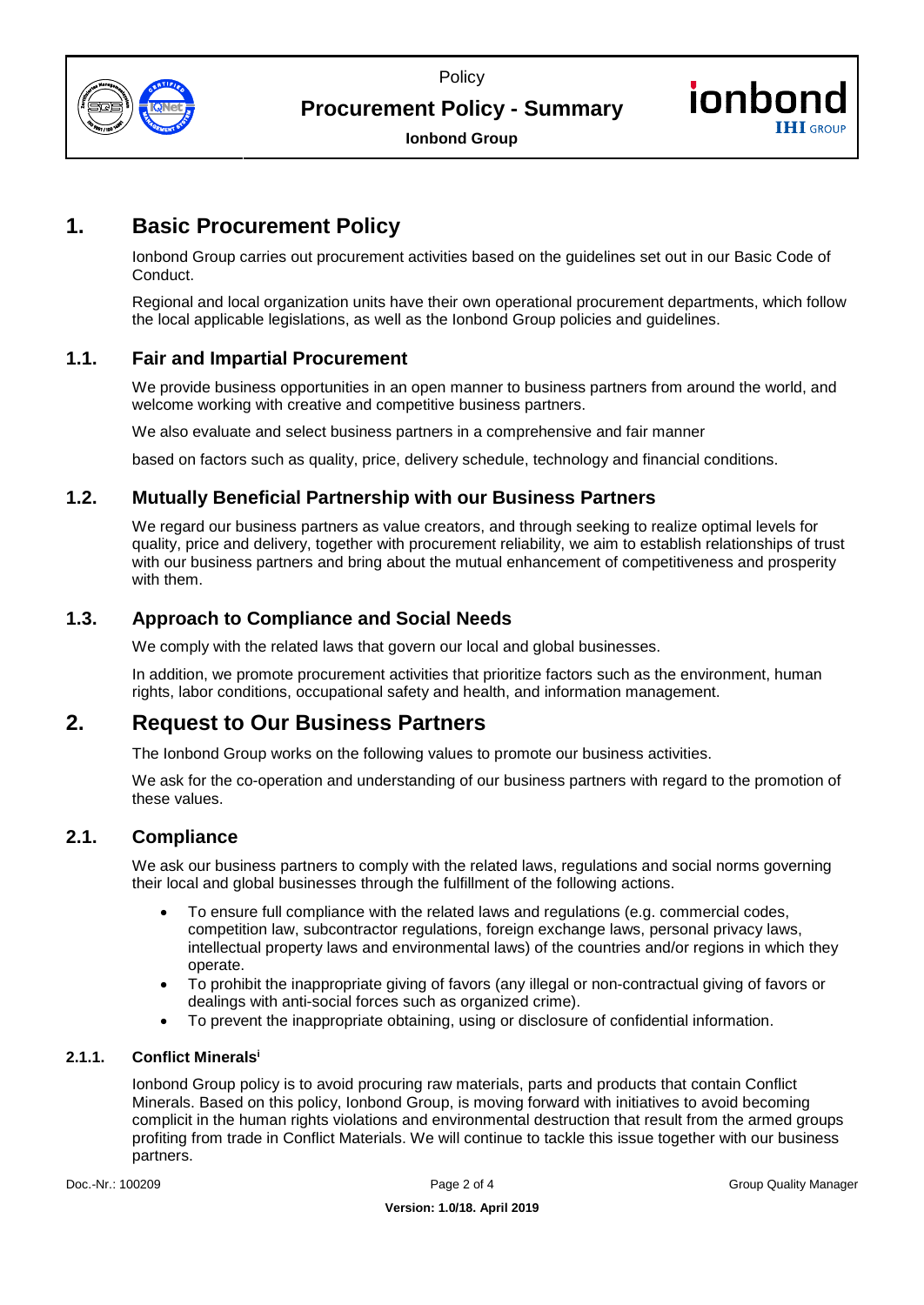



# **Procurement Policy - Summary**



**Ionbond Group** 

### <span id="page-2-0"></span>**2.1.2. REAC[H](#page-1-7)<sup>i</sup>**

The European Regulation 1907/2006 concerning the Registration, Evaluation and Authorization of Chemicals (REACH) and Directive 2006/121/EC, to streamline and improve the former legislative framework on chemicals of the European Union (EU). Ionbond Group is taking responsibility to manage the risk that chemicals may pose to the health and the environment.

Under the structure of REACH regulation Ionbond Group is a downstream user to our customers. We do not manufacture "substances" or "preparations" and our products do not involve "the intentional release of substances". Chemicals substances contained in our goods, which may possibly be subject to registration, have to be registered exclusively by our suppliers.

However, Ionbond Group has identified the substances used in the course of our industrial activities and we are in constant contact with our suppliers to seek formal assurance of their intention to comply with the registration requirements of REACH.

With regard to the requirement of Article 33 of REACH "Duty to communicate information on substances in products", we continually maintain contact with our suppliers to avoid Substance of Very High Concern (SVHC, Annex XIV) is being included in our products.

Based on the response statements of our suppliers, no materials from ECHA SVHC Candidate/Autorization list with more then 0,1% (w/w) percent, are included in our products or package materials.

With regard to requirement of Article 67 of REACH "a substance on it's own, in a preparation or in an product, for which Annex XVII, contains a restriction shall not be manufactured, placed on the market or used unless it complies with the conditions of that restriction".

We declare that none of the substances in the conditions of restriction is present in Ionbond products or package materials.

#### <span id="page-2-1"></span>**2.1.3. RoH[S](#page-1-7)<sup>i</sup>**

The European Directive 2002/95/EC dealing with the restriction of the use of certain hazardous substances in electrical and electronic equipment (the "RoHS Directive"). European Directive 2011/65/EU (RoHS 2) and European Directive 2015/863/EU (amending RoHS 2).

We declare that the coatings from Ionbond are RoHS compliant and that products are manufactured in compliance with RoHS. This is based on the response statements of our suppliers, that no restricted materials or substances in the composition of the base/raw materials used to make coatings, are found above the current threshold levels specified in Article 4, Annex II of the RoHS Directive 2015/863/EU.

### <span id="page-2-2"></span>**2.2. Paying Attention to Human Rights, Labor Conditions, and Occupational Safety and Health**

We ask our business partners to respect the human rights of their employees and to assure their labor conditions, and occupational safety and health.

# <span id="page-2-3"></span>**2.3. Ensuring Optimal Quality, Cost and Delivery Conditions**

We ask our business partners to establish production and crisis management systems capable of reliably securing and providing high-quality, safe materials and services that meet our requirements in a timely manner.